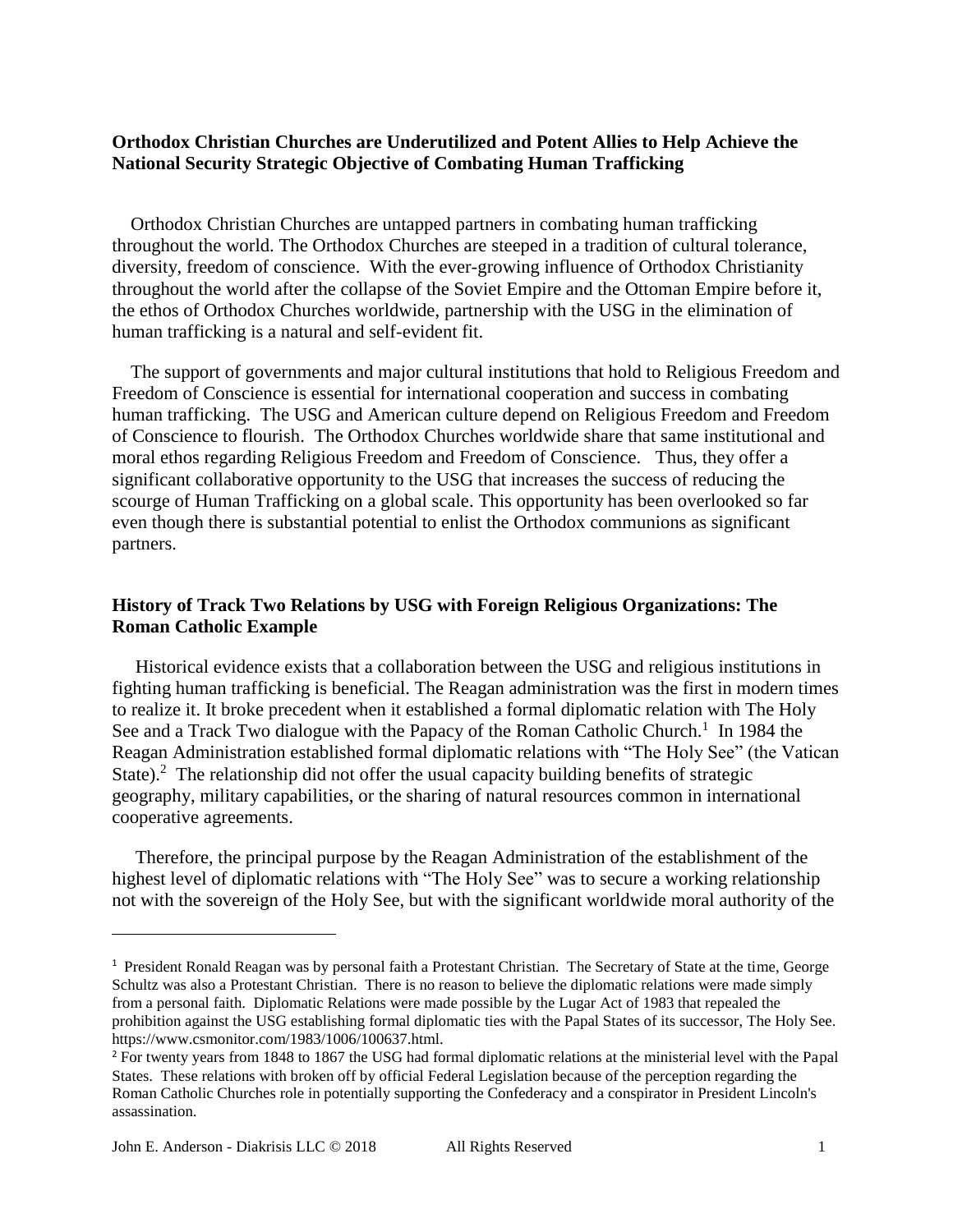Roman Pontiff. The goal was long term. The USG sought to ensure increased operational capabilities and success in upcoming decades in Track Two dialogues with the Roman Pontiff. The USG succeeded by establishing a permanent Track Two dialogue, through formal diplomatic relations.

 There are strong ideological ties with much of the Roman Catholic Dogmatic Theology and USG policy regarding the philosophical understanding of the dignity of the human person. Other Roman Catholic ideological beliefs were not congruent with US policy or law. The simplest example is that the USG holds that abortions on demand are legal, and therefore a moral responsibility for the USG to facilitate. The Catholic Pope and the Roman Catholic Church maintain that abortion is wrong, and that life begins at conception. These differences between these two actors did not stop combined efforts or the subsequent successes of these efforts in a myriad of other areas.<sup>3</sup>

 The establishment of formal diplomatic relations, during the Reagan Administration, and the Vatican quickly proved to be beneficial and, in hindsight, even legendary. Examples of the success of these combined efforts include the strengthening of the Solidarity moved in Poland, Glasnost with the former Soviet Union, destabilization of the Warsaw Pact, tearing down the Berlin Wall, German reunification, and ultimately the collapse of the Soviet Union. Cooperation with religious institutions has offered significant benefits for US foreign policy. The success of this Track Two dialogue utilizing the combined operational capabilities of the USG and Roman Catholic Church will continue to help the USG in the future in yet unforeseen ways. The strength of this partnership persists beyond the limitations of the regulatory timelines imposed by USG two and four-year election cycles. Despite some ideological differences, the policy endures unchanged through every subsequent administration, all of whom see the potential benefit to the relationship and have left it unchanged.

### **The Orthodox Church, a Historical Summary**

In order to understand the contribution of the Orthodox Church in combating human trafficking, it first is necessary to clarify the Orthodox Church itself. The Orthodox Church does not fit into the common religious category in ways most Americans understand. The Orthodox Church differs from the Protestant and Catholic counterparts in crucial ways. <sup>4</sup>

The Eastern Orthodox Church traces its lineage back to Jesus Christ and the Apostles, who established the first organized church, identifying with the Greek-speaking eastern part of the Roman Empire. The Apostles appointed their successors, called bishops, who continued the process known as Apostolic succession. The organizational model of the Church was a

<sup>&</sup>lt;sup>3</sup> Most of the common core ideological perspectives between the USG and the Holy See are in the common understanding of the dignity, value, and rights of the human person, the individual.

<sup>&</sup>lt;sup>4</sup> A simple example is that for the Orthodox Churches, the Church liturgical calendar for Pascha (Passover)/Easter always concedes with the Jewish calendar and Passover. This calendar is called the Julian calendar.

[https://www.britannica.com/science/Julian-calendar.](https://www.britannica.com/science/Julian-calendar) Accessed 1 OCT 18. The Protestant Churches maintain the Catholic Liturgical Calendar for Easter. The Catholic Church changed from the Julian calendar for determining how to calculate Easter after the Reformation in 1582. [https://www.britannica.com/topic/Gregorian-calendar.](https://www.britannica.com/topic/Gregorian-calendar) Accessed 1 OCT 18.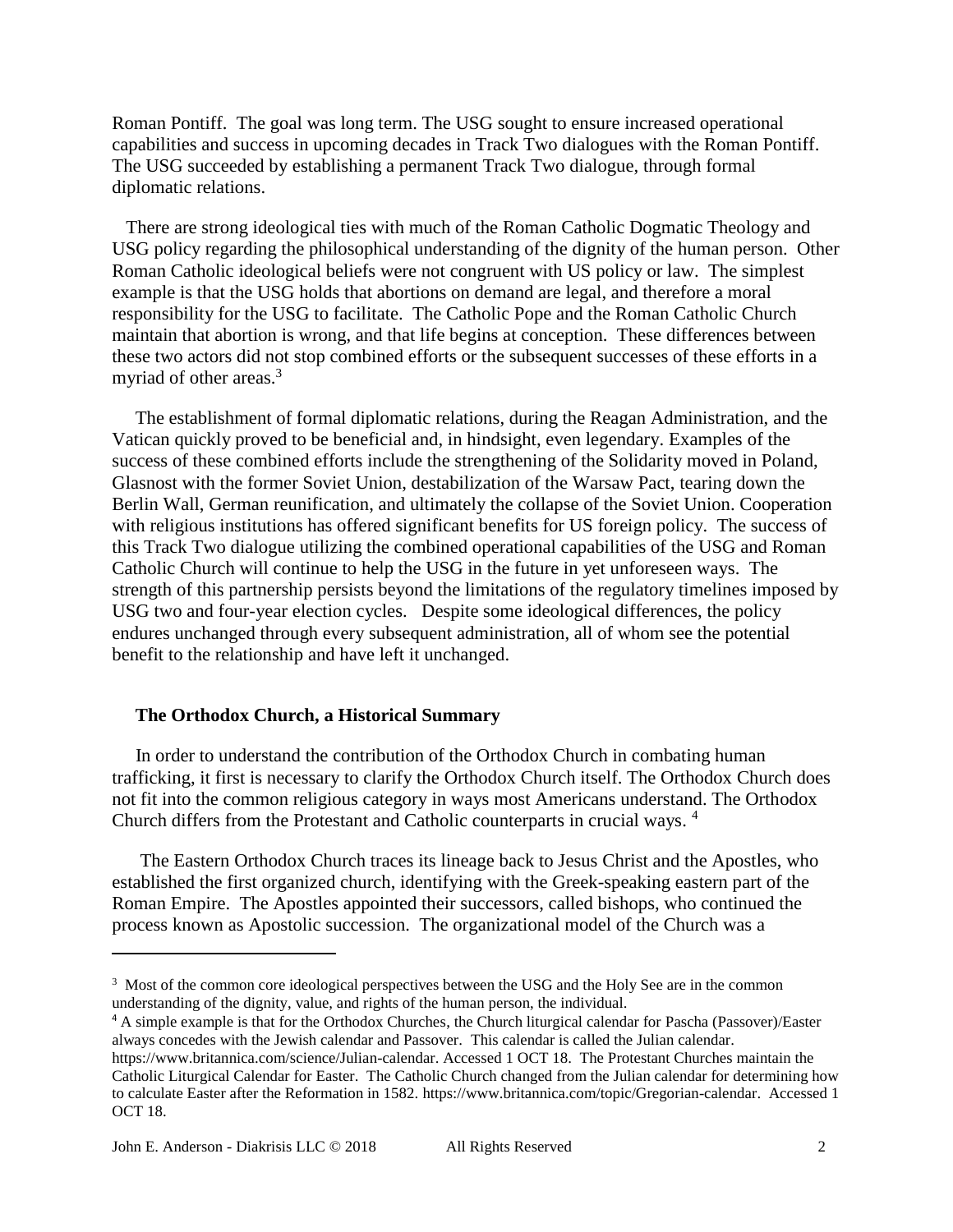Pentarchy, divided into five Patriarchates, headed by five Patriarchs, senior bishops.<sup>5</sup> Prior to the Great Schism, 1054, the patriarchates were Rome, Constantinople, Alexandria, Antioch, and Jerusalem.

 Although the Orthodox Churches share a common theology and in many cases a shared history (the Greek Church parented Slavic Orthodoxy for example), each national church has a distinct culture, customs, specific histories, liturgical and often a spoken language. Broadly speaking it can be argued that some Orthodox Churches are a nation unto themselves, the Armenians being one prominent example. One would be hard pressed to find these characteristics common to Orthodox Christianity in most other Christian communions.



## Major branches within Christianity

 One important aspect of Orthodox Christian history especially relevant today is that the Orthodox Churches were the first Christian Churches to be encountered by Islam and have the longest history of coexisting with it.<sup>7</sup> For example, the Greek Orthodox monastery of Saint Catherine's on Mt. Sinai located in the Sinai Peninsula possesses a letter from Muhammad himself promising safety for the Orthodox monks from Islamic malefactors. Muhammad issued this decree of safety in 623CE that most Muslims have obeyed in the centuries following up to today.<sup>8</sup>

<sup>6</sup> [https://en.wikipedia.org/wiki/Template\\_talk:Christian\\_denomination\\_tree.](https://en.wikipedia.org/wiki/Template_talk:Christian_denomination_tree) Accessed 1 OCT 18

<sup>&</sup>lt;sup>5</sup> ["Pentarchy."](http://www.britannica.com/eb/article-9059117/pentarchy) [Encyclopedia Britannica.](https://en.wikipedia.org/wiki/Encyclop%C3%A6dia_Britannica) Accessed 27 September 2018. The proposed government of universal [Christendom](https://en.wikipedia.org/wiki/Christendom) by five [patriarchal sees](https://en.wikipedia.org/wiki/Patriarch) under the auspices of a single universal empire. Formulated in the legislation of the emperor [Justinian I](https://en.wikipedia.org/wiki/Justinian_I) (527–65), especially in his Novella 131, the theory received formal ecclesiastical sanction at the [Council in Trullo](https://en.wikipedia.org/wiki/Quinisext_Council) (692), which ranked the five sees as Rome, Constantinople, Alexandria, Antioch, and Jerusalem."

<sup>&</sup>lt;sup>7</sup> "The Ashtiname of Muhammad." The Prophet Muhammad gave the monks a "charter" that's intent is to allow them and all Christians the freedom to live their faith in perpetuity. Citations in the Quran also speak of the priests of the Christians. At that time, in that region, these priests and monks were all Orthodox Christians. "Muhammad's Charter of Freedom of Religion to St. Catherine's Monastery", Aslam Abdullah, Apr. 9, 2014,

[https://www.whyislam.org/common-ground/freedom-of-religion/.](https://www.whyislam.org/common-ground/freedom-of-religion/) Accessed 2 AUG 18. The Monks of Saint Catherine have remained Orthodox Christians to the present.

<sup>8</sup> Notably, the Prophet Muhammad granted special considerations to the Christians.

[http://www.lastprophet.info/covenant-of-the-prophet-muhammad-with-the-monks-of-mt-sinai.](http://www.lastprophet.info/covenant-of-the-prophet-muhammad-with-the-monks-of-mt-sinai) Accessed 26 AUG 18.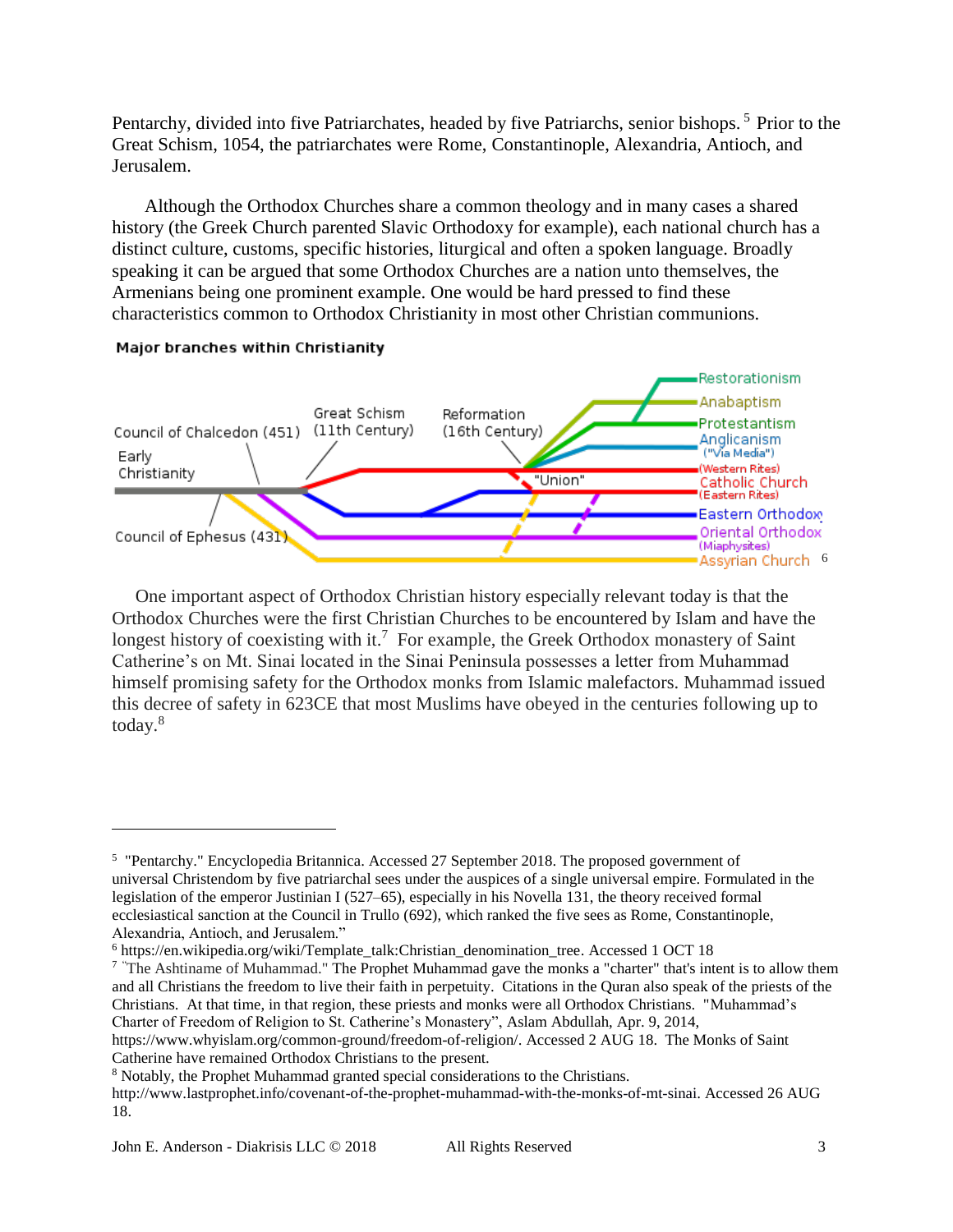### **The Orthodox Churches: A Socio-Political Introduction**

 In order to understand what the contribution of the Orthodox Churches could be in combating human trafficking, it first is necessary to clarify who and how the Orthodox Churches are as well as are not. American culture is the result of a Protestant, semi-Calvinist, and anti-Catholic ethos that has contributed to a latent hostility to hierarchical religious institutions and a negative view towards history. It creates suspicion towards Christian societies with longer histories and closer ties between faith and governance than Americans have experienced, <sup>9</sup>Especially given that Orthodox Christianity is still a minority religion in America.<sup>10</sup> As a result, little is known about what these societies believe about their Christian faith, how they believe it, and how they organize and structure their religious affairs.

 A common mistake is to assume that because the Orthodox Church is hierarchical, they must govern themselves in ways similar to the Roman Catholic Church. This error of understanding is of no real consequence between the religious bodies or even between the USG and Orthodox believers unless they begin collaborating. At that point the differences become evident, and an effort to understand how things work becomes crucial.

For example, the Orthodox Churches do not have a single head  $-$  a Pope figure  $-$  in the way that Roman Catholicism has. The structure of each Orthodox Church is a product of political and cultural boundaries. Each national church has a leader – a Patriarch or a Metropolitan – but his authority is not universal, it is limited to the territorial boundaries of his particular Church. Consequently, universality is understood differently than the Roman Catholic model and thus practiced differently as well. Orthodox Christianity is united in a shared faith, rather than a profession of fealty to a shared Pontiff. Once this concept is grasped and the organizational structures that grow out of it are understood, it becomes clear that any USG and Orthodox cooperation in curbing human trafficking with have a different look, methodology, and feel than a US-Catholic model.

 One of the historic US perspectives to be overcome is that many of the indigenous Orthodox Churches have been on the wrong side of US Foreign and Domestic Policy, often for reasons beyond their control. Before the collapse of the Soviet Union, all Slavic national Orthodox Churches were under the domination of the Soviets.

 In other cases, the Orthodox Church was a casualty in the crossfire in international conflicts. For example, in 1974 during the Turkish invasion of Cyprus. Neither the government nor the Orthodox Church of Cyprus received assistance from the US government despite being the center of the resistance. The occupation of Cyprus continues to this day, but US government

 $\overline{a}$ 

<sup>9</sup> For example: "American Government and Christianity – A Biblical World Perspective." Kerby Anderson, May 27, 2004, or "The Implicit Legacy of American Protestantism," Eric Luis Uhlmann, p. 4-14. , and "3 Important themes of American Culture that Influence Our Schools", Matthew Lynch Sept. 19, 2016,

[https://www.theedadvocate.org/3-important-themes-of-american-culture-that-influence-our-schools/.](https://www.theedadvocate.org/3-important-themes-of-american-culture-that-influence-our-schools/) Accessed 2 AUG 18.

<sup>10</sup> [http://www.pewforum.org/religious-landscape-study/religious-tradition/orthodox-christian/.](http://www.pewforum.org/religious-landscape-study/religious-tradition/orthodox-christian/) Orthodox Christians average less than 1 percent of the adult US population. Accessed 2 AUG 18.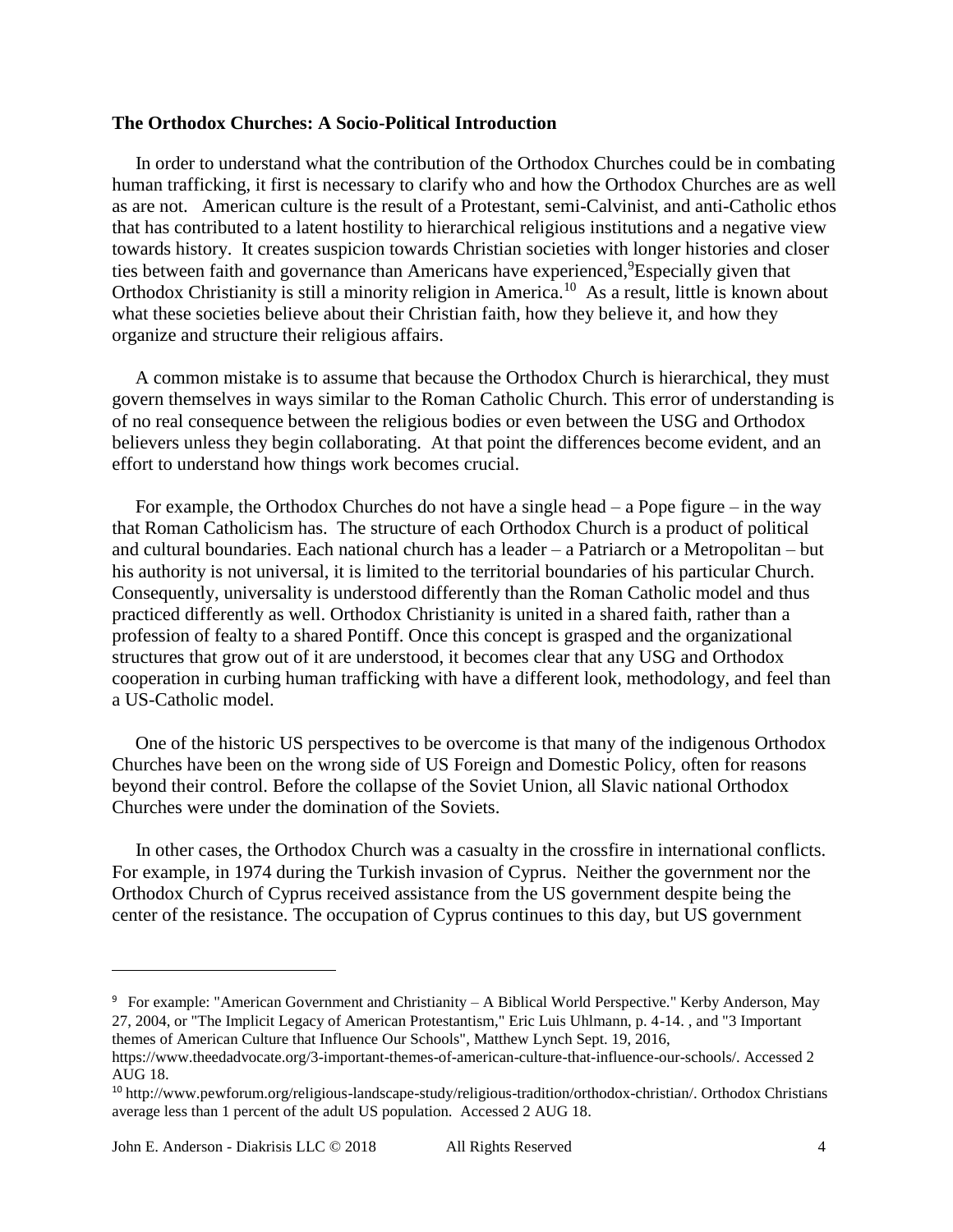# support is still negligible.<sup>11</sup>

 Another example includes the Orthodox Christians of Alaska. Members of the Russian Orthodox Church of America are made up of native Alaskans and citizens of European descent. The US Government forced them into Protestant missionary schools that stripped them of both their culture and Orthodox Christian faith.<sup>12</sup>

 The Eastern and Oriental Orthodox Churches together comprise a family of 400 million people.<sup>13</sup> Orthodox Christian national and ethnically based Churches are a significant presence in the Middle East, Eastern Europe, Central Asia, South Central Asia, East Africa, the Balkans, the Caucasus, and the Mediterranean.

 Although the Orthodox Churches share a common theology and in many cases a shared history (the Greek Church parented Slavic Orthodoxy for example), each national church has a distinct culture, customs, specific histories, liturgical and often a spoken language, and so forth. Broadly speaking it can be argued that some Orthodox Churches are a nation unto themselves, the Armenians being one prominent example. One would be hard pressed to find these characteristics common to Orthodox Christianity in most other Christian communions.

 Another cultural divide exists because Orthodox nations did not experience the cultural upheavals the shaped the Christian West. For example, Orthodoxy has not experienced a secular Enlightenment to the measure the Western European nations have. It converses with the ideas with great depth at times (Dostoevsky's novels for example), but the culture-shaping energy evident in the areas under Roman Catholic authority stopped at Orthodox borders for the most part. Nor has it been touched by the Protestant Reformation which undoubtedly is one of the more important upheavals of Western European history. The Reformation began as an internal struggle within Roman Catholicism proper and expanded into a social movement. Protestants exist in Orthodox countries, but Protestant Christianity is not homegrown. Most protestants arrived because of migration, some voluntary and some forced.

 Closer to home the advantage of collaboration with a local US Orthodox community is that links exist back to the homeland Orthodox Churches as well. Broadly speaking Orthodox Christians in America have done well, often achieving positions of prominence and influence in American society. The Churches also attract capable American converts that enable a social reach that outweighs its small numbers. Finding the right people on a local level should not be difficult, and once this is established outreach to the overseas churches could begin as well.

 The international local churches boast substantially more members of course. National Churches also possess very stable internal structures and a wealth of human talent including monks, nuns, and clergy who would share the commitment toward ending human trafficking. These national Orthodox Churches each possess personnel, facilities and logistical capabilities

<sup>11</sup> For instance: "US Involvement In 1974 Cyprus Invasion Questioned", Jul. 7 2008, Louis Econompoulos, [https://www.cnsnews.com/news/article/us-involvement-1974-cyprus-invasion-questioned.](https://www.cnsnews.com/news/article/us-involvement-1974-cyprus-invasion-questioned) Accessed 2 AUG 18. <sup>12</sup> "Alaska Natives' loss of Social & Cultural Integrity/ What the commission found," Alaska Natives Commission Final Report Vol. 1, 1992, [http://alaskool.org/resources/anc/anc01.htm.](http://alaskool.org/resources/anc/anc01.htm) Accessed 2 AUG 18.

<sup>13</sup> [http://www.pewforum.org/2017/11/08/orthodox-christianity-in-the-21st-century/.](http://www.pewforum.org/2017/11/08/orthodox-christianity-in-the-21st-century/) Accessed 1 AUG 18.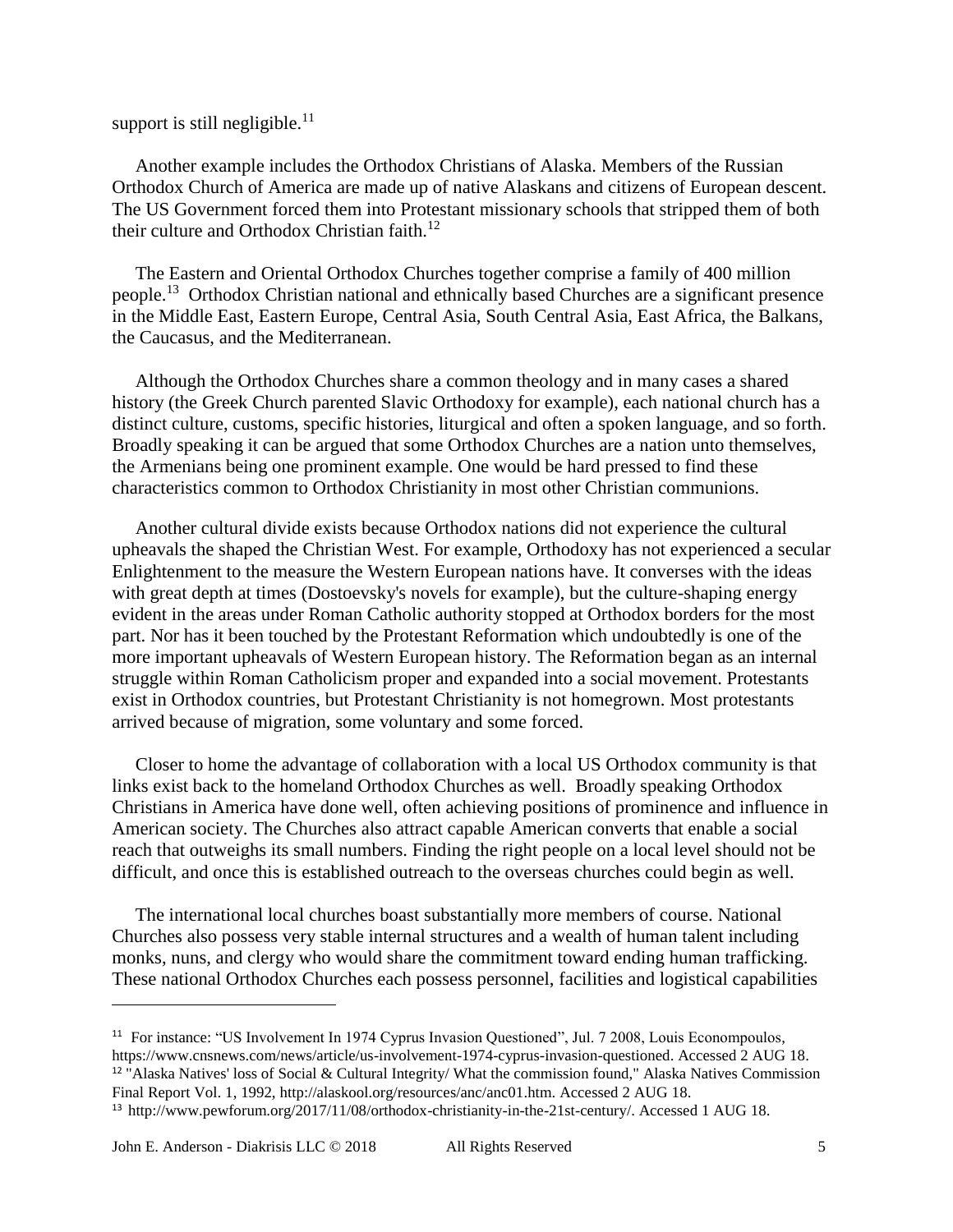that would make a build out of operations feasible. A common faith and values unite these Orthodox Churches so networks can be built between them combatting of human trafficking can be built among them with little resistance.

 Of particular historical note is that until 1991 approximately ninety-five percent of the Orthodox Christians lived under hostile governments. These governments were either Communist or Muslim. The nations that reemerged out of Communism are still finding their footing and grappling with "freedom," the Eastern Orthodox Churches in those countries are no different in that regard. Today most of the Eastern Orthodox Churches are still only developing their identity and operational direction in a world where their respective government is no longer actively oppressing them.

 The USG initiated programs to build trust and facilitate partnerships with these formerly Communist countries. A very successful USG program was Partnership for Peace (PFP). PFP was a US cooperative military program that involved military personnel and units of formerly communist countries to conduct joint training exercises. PFP programed fostered familiarization and trust. Most of those former PFP militaries are now members of NATO.

 The Orthodox Churches just as the militaries of these countries before them, can be brought into and developed into a trusting partnership in addressing common issues of concern. Just as previously, the militaries themselves, these Churches have minimal experience in reaching out and acting internationally. All but two countries of the thirteen Orthodox majority population countries have a Tier 2 or lower rating on the US State Departments CTIP Tier system.<sup>14</sup> The USG can gain a great deal by working with these Churches in addressing common issues of concern.

### **Freedom of Religion, Freedom of Conscience, and Theology**

 The theology of the human person in Orthodox Christianity is well developed and taught by every Orthodox Church without qualification or diminishment. The core of the theology states that God creates the human conscience. The ability to choose or reject anything is an inviolate characteristic of the human being. It is a theological position drawn from the indisputable truth that each person is the "image and likeness" of  $God.<sup>15</sup>$ 

 Two corollaries emerge from this foundational teaching. The first is that the freedom of conscience must thus be respected by the state and social institutions regardless of a person's beliefs, politics, orientations, foibles or any other distinction. The second is that a human-being irrespective of religious beliefs have the freedom to believe and express their faith.

The Oriental Orthodox hold to the same theological definitions of the human persons which

 $\overline{a}$ 

<sup>14</sup> [https://www.state.gov/j/tip/rls/tiprpt/2018/index.htm.](https://www.state.gov/j/tip/rls/tiprpt/2018/index.htm) Trafficking in Persons Report June 2018, US Department of State. These two Countries are the Republics of Georgia and Cyprus. Accessed 2 AUG 18.

<sup>&</sup>lt;sup>15</sup> The scriptural passage setting the foundation for the theological concept of "Image and Likeness" is GEN 1:27 NKJV "So God created man in his *own* image, in the image of God created he him; male and female created he them.". The term man here in the first phrase refers to Anthropos, humanity, a human being. Then humanity is created in God's own image in the forms of male and female. The most recent detailed eastern Orthodox exposition of this theological concept Vladimir Lossky addresses in "Image and Likeness," Vladimir Lossky 2001, SVS Press.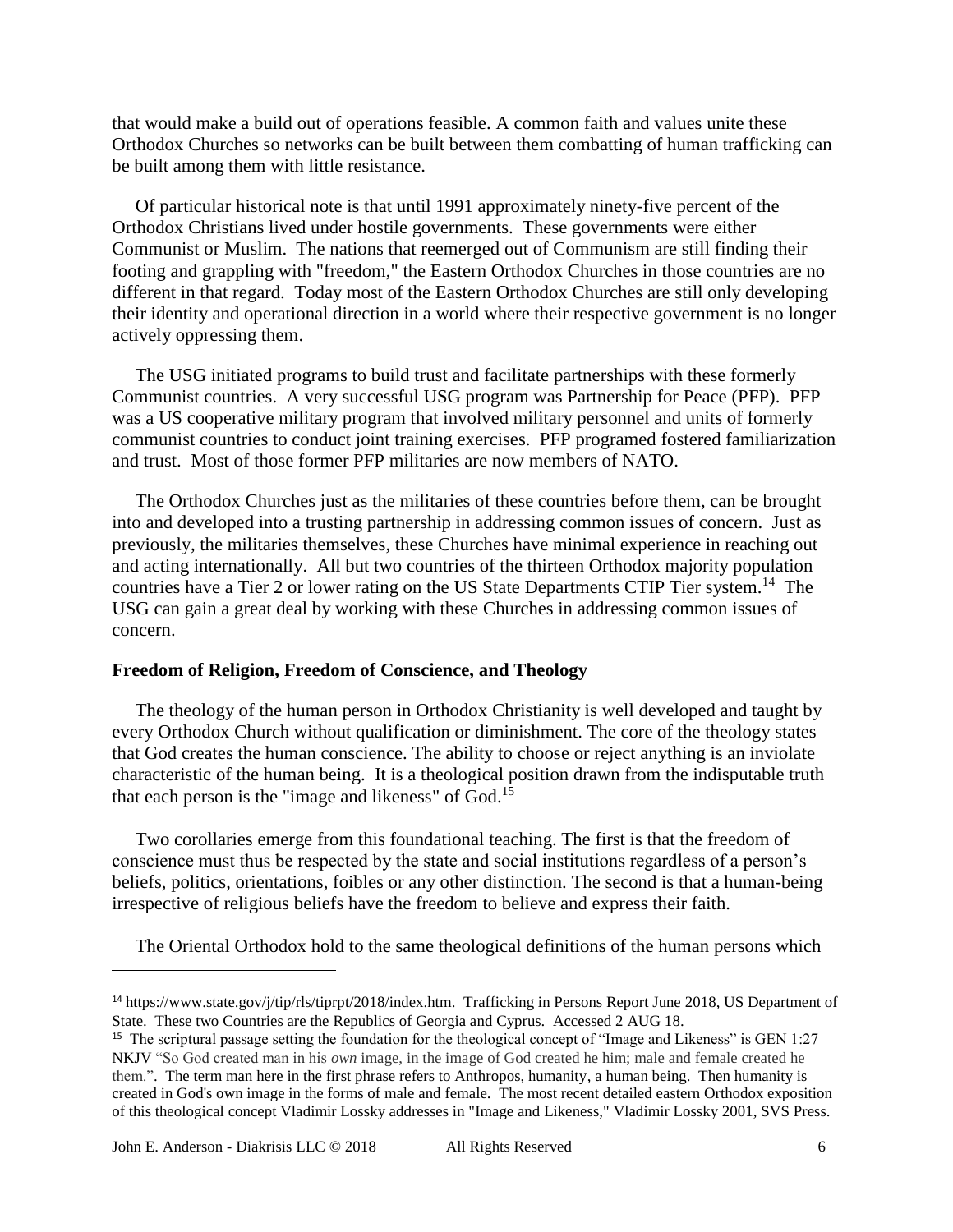also overlap in large part the Roman Catholic teachings. They are also congruent with many of the guiding moral precepts of USG policy particularly towards the oppressed such as those exploited by human traffickers. The convergence of Orthodox beliefs and American values is yet to be examined by the scholars (novelist Alexander Solzhenitsyn was one of the first to speak on the subject in his Harvard Address in 1976), and as Orthodoxy grows in the Christian West, more opportunities may arise to examine these questions with more in-depth deliberation. Some preliminary ideas are offered below.

## **Similar Ideological Beliefs about Slavery and Human Trafficking Between the USG and Orthodox Churches Make Operational Development Possible**

 Human trafficking is slavery, and slavery has been abhorrent to Orthodoxy Christianity since its beginnings. Orthodoxy Christianity codified its opposition in the Fourth Century when St. Basil the Great (329-379CE) wrote the definitive treatise against the practice that is still used today.<sup>16</sup>

 Anti-slavery rests on the moral ground of the freedom of the human person discussed above. Over the centuries it developed to cover the majority of issues that in secular terms is defined as the Dignity of the Human Person. Orthodox Christian theology is very clear about what the freedoms and rights of every person are without any gray areas of moral ambiguity. Orthodox Church leadership is bound by a clear, comprehensive, holistic and easily identifiable body of moral standards to which they are accountable. Putting and keeping a person in slavery violates these canons at their core.

# **Working with the Russian Orthodox Church to Achieve National Security Strategic Objectives**

 Each national and local Orthodox Church has both its particular history, current political and social concerns. Nonetheless, offering one Church as an example of the potential of collaboration with the USG can be instructive given what all the Orthodox Churches share.

 One such example is the Russian Orthodox Church (ROC). The ROC is an often ignored and often maligned religious institution. Consequently, it is also an untapped partner in securing and maintaining religious plurality, tolerance, diversity, freedom of religion and conscience throughout the world. Many in the US Government see it as a proxy agent for the Russian Government. These and other misunderstandings about the ROC organizational structures, operational capabilities, theology, history, and culture present a significant obstacle by the USG for meaningful cooperation with the ROC. This loss affects both sides; the ROC efforts to curb trafficking with its own nation remains limited, while the USG is distanced from its objective of

 $\overline{a}$ 

<sup>&</sup>lt;sup>16</sup> "They try to insult the doctrines that concern the divine nature by comparing them with the human and endeavor to apply to the ineffable nature of God that common custom of human life whereby the difference of degrees is variable, not perceiving that among men (Anthropos) no one is a slave by nature. For men are either brought under a yoke of slavery by conquest, as when prisoners are taken in war; or they are enslaved on account of poverty" "On the Holy Spirit" CH XX., Basil the Great[, https://www.elpenor.org/basil/holy-spirit.asp?pg=58.](https://www.elpenor.org/basil/holy-spirit.asp?pg=58) Accessed 3 AUG 18.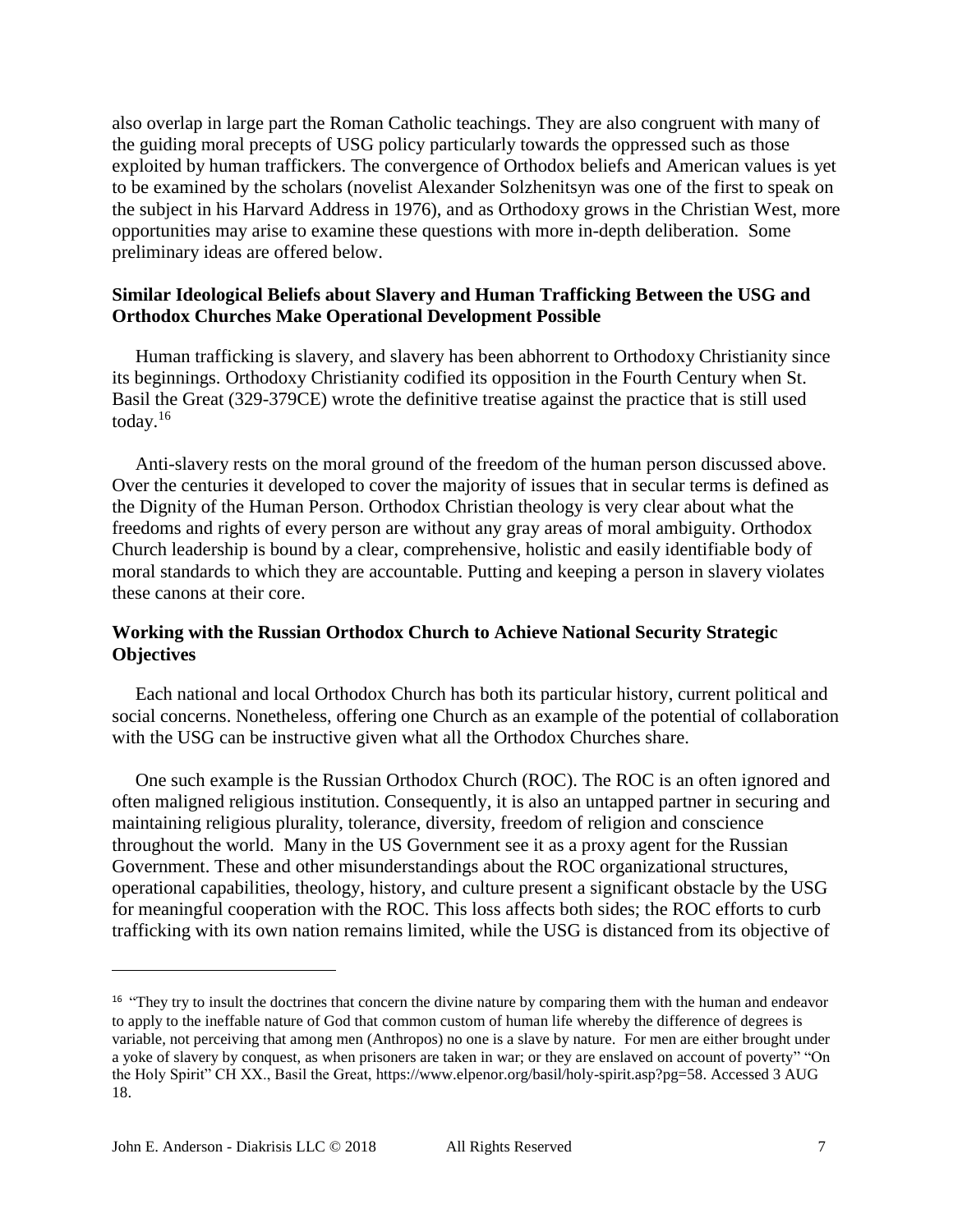curbing trafficking worldwide as well as securing universal acceptance for Freedom of Religion and Freedom of Conscience.

 Russia's human trafficking problem is more than a means to obtain illicit wealth. Trafficking operations are also the vectors of entry and exchange of illicit drugs and weapons. Terrorists particularly benefit from these vectors of criminality because when human beings become a commodity, the logistics required for housing and movement enable the movement of other contraband as well. Even for a country as geographically large and politically powerful as Russia, the trafficking in human beings represents a national security threat.

#### **Russian Orthodox Church History**

 The ROC is a national institution in the Russian Federation, a nation colloquially known as Russia. The ROC is an autocephalous (self-governing) that has existed for over 1000 years. It is run by a completely independent ecclesiastical authority (the Synod of Bishops) and led by a Patriarch headquartered in Moscow.<sup>17</sup> The ROC is in full communion with all the Orthodox Churches in the world which number in total about 300 million members. The ROC is largest of independent Orthodox Churches in the world with between 120 million and 130 million members.<sup>18</sup>

 Orthodox Christianity was introduced to Russia by Prince Vladimir who sought religion as a means to unify the peoples of Slavic Rus. He sent emissaries to Rome, Jerusalem, and Constantinople and after the experienced the Orthodox Divine Liturgy in the Hagia Sophia in Constantinople reported back that they felt they encountered heaven. Over the past 1000 years, the Orthodox faith has shaped the cultures of many surrounding nations, and the influence of the ROC has grown. The ROC is perhaps the single most important influence in the development of the Russian national identity and the critical institution of Russia's cultural rebirth after the Soviet period. Overestimating the ROC's importance is hard. It has contributed more to Russian identity than the combination of the Declaration of Independence, the US Constitution, Revolutionary War, George Washington, Abraham Lincoln, the Civil War, the Civil Rights Movement, the Viet Nam War have contributed to American self-identity.

 Historically the ROC is either a foil, foe, or friend to the Russian government. It all depends on how the Russian government of that time treated the Church, particularly the government's disposition toward freedom of religion. The ROC has endured and survived foreign interference, Czarist corruption, Nazi occupation, and Soviet persecution. It has suffered the death of tens of

<sup>&</sup>lt;sup>17</sup> The Russian Orthodox Church to maintain its place as a Church and Patriarchate in the Eastern Orthodox Church must hold, as it has, the Orthodox Faith as maintained by the Seven recognized Ecumenical Councils of the Christian Church that occurred during the 4<sup>th</sup> through 8<sup>th</sup> centuries CE.

<sup>18</sup> [http://www.ciaworldfactbook.us/europe/russia.html,](http://www.ciaworldfactbook.us/europe/russia.html) [http://www.pewforum.org/2014/02/10/russians-return-to](http://www.pewforum.org/2014/02/10/russians-return-to-religion-but-not-to-church/)[religion-but-not-to-church/.](http://www.pewforum.org/2014/02/10/russians-return-to-religion-but-not-to-church/) The figures regarding the totality of Russian Orthodox faithful is a compilation of many country profiles from the online CIA Factbook. However, figures for the Kievan Patriarchate in Ukraine, at present, looking for autocephaly from the Ecumenical Patriarch are not included in the number above. Accessed 1 AUG 18.18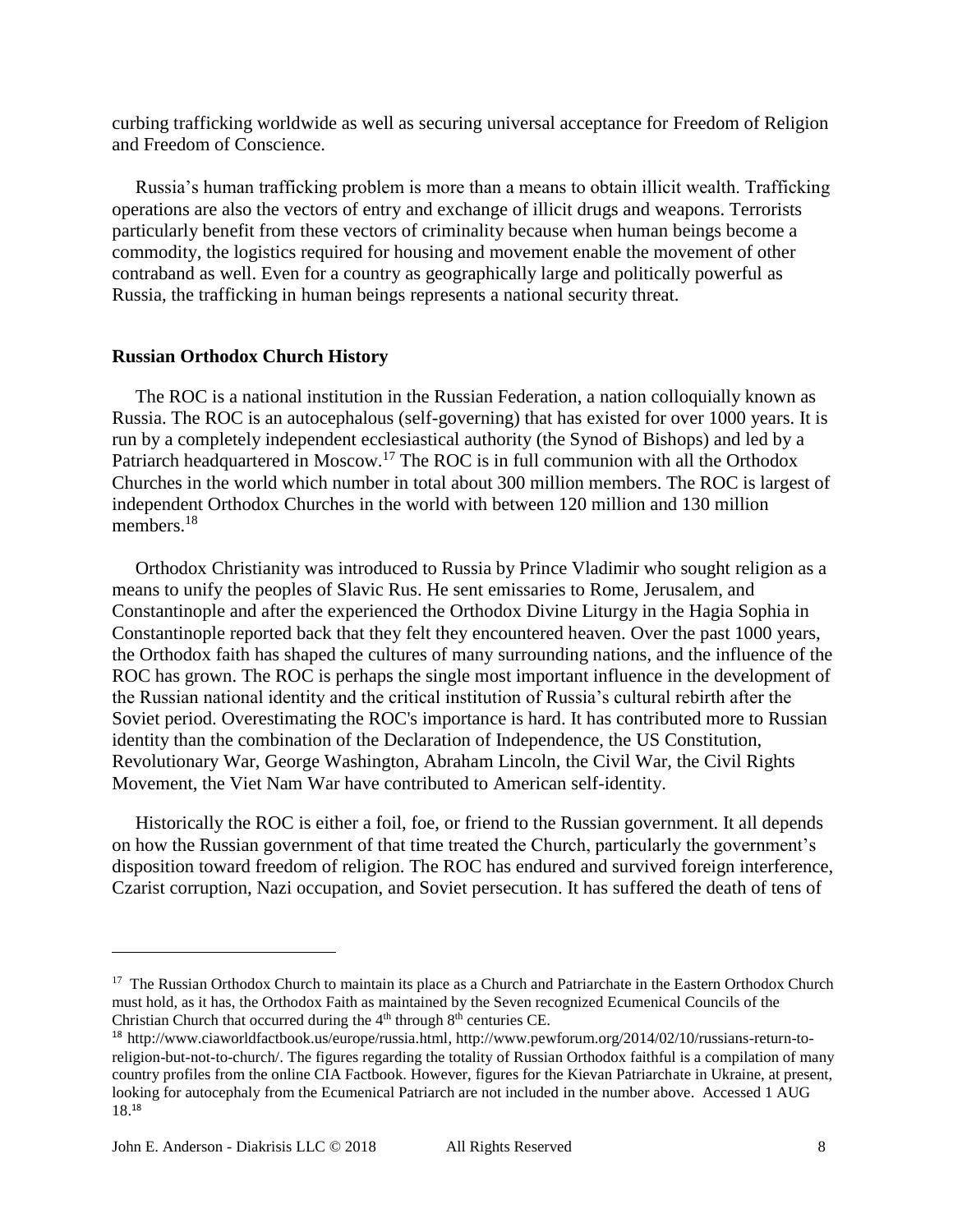millions of its members and endured brutal repressions on a scale not seen in history or by any other Christian Church.

 The ROC displays a dynamic and enduring yet enigmatic and unpredictable role in the international arena. There is no comparable religious body in the West. It styles itself as the "Third Rome" <sup>19</sup> meaning it sees itself as the substitute for the authority that the Catholic Rome abdicated when it went into schism from its brother Patriarchs in 1054 CE. <sup>2021</sup> In the larger world, the ROC is an adventurous, bold, even a maverick organization. For centuries it had strong ties with the Orthodox Churches of Israel, Palestine, Syria, Jordan, Bulgaria, Lebanon, Japan, China, Alaska, and Romania to name some. It also has a vigorous outreach to the Roman Catholic Church and smaller, but significant bodies like the Coptic Church.<sup>22</sup>

 The significance of ROC as a pivotal international leader for Christianity is a point that is not lost upon the present Roman Catholic Pope of Rome, Francis.<sup>23</sup> Pope Francis made history in 2016 by holding a meeting for the first time between the Roman Pontiff with a Russian Orthodox Patriarchate, in Havana, Cuba.<sup>24</sup> The ROC's reciprocal actions to Pope Francis' advances after many failed past attempts by Pope John Paul II, only serve to underscore the change of direction and disposition by the current leaders within the ROC as to its evolution into a worldwide actor in the modern era in the arena of religious leadership.<sup>25</sup>

### **Patriarch Kirill and Metropolitan Hilarion Alfeyev**

 The two most important leaders of the ROC are Patriarch Kirill (Vladimir Mikhailovich Gundyaev) of Moscow and All Rus', and Metropolitan Hilarion (Grigoriy Valerievich Alfeyev) of [Volokolamsk,](https://en.wikipedia.org/wiki/Volokolamsk) respectively the primate/president and the foreign minister of the ROC. Kirill and Hilarion represent a new ideological line of thought within the Russian Orthodox Church where leaders establish a strong international presence and take bold policy initiatives. Kirill's mentor, Metropolitan Nikodim (Boris Georgiyevich Rotov) of Leningrad and Novgorod, first

<sup>19</sup> Alar Laats, ["The concept of the Third Rome and its political implications,](https://www.scribd.com/document/262195706/A-Treia-Roma)" p. 102

<sup>&</sup>lt;sup>20</sup> "History of the Orthodox Church," Aristeides Papadakis, Ph.D.,

<http://www.greekorthodoxchurch.org/history.html.> Accessed 1 AUG 18.

<sup>21</sup> "The Pentarchy and the Moscow Patriarchate," [http://orthochristian.com/48694.html.](http://orthochristian.com/48694.html) Accessed 2 AUG 18. Today the Greek Orthodox See of Antioch is the only Patriarchate out of the four original members of the Pentarchy in the Orthodox Church, Constantinople (Istanbul), Antioch, Alexandria, Jerusalem, that is led by a non-Greek Patriarch, and whose Patriarchal election is not overseen by the Ecumenical Patriarch.

 $22$  "Commission for Dialogue between the Russian Orthodox Church and the Coptic Church holds in Cairo its first session," [https://mospat.ru/en/2016/02/08/news127959/.](https://mospat.ru/en/2016/02/08/news127959/) Accessed 2 AUG 18. The Second Commission meeting was held in June 2017 in Astana, Kazakhstan. The third meeting of the commission will be held in Los Angeles, California in 2019. This ROC dynamism is in sharp contrast to the insular relative inaction of the Ecumenical Patriarchate. The clearest representative example would be the literally blank webpage on the EP's website. [https://www.patriarchate.org/coptic-orthodox.](https://www.patriarchate.org/coptic-orthodox) Accessed 2 AUG 18.

<sup>&</sup>lt;sup>23</sup> "Pope Francis' meeting with Patriarch Kirill is a breakthrough of enormous importance"

[https://www.americamagazine.org/content/dispatches/pope-francis-and-patriarch-kirills-meeting-cuba-milestone](https://www.americamagazine.org/content/dispatches/pope-francis-and-patriarch-kirills-meeting-cuba-milestone-road-christian-unity)[road-christian-unity.](https://www.americamagazine.org/content/dispatches/pope-francis-and-patriarch-kirills-meeting-cuba-milestone-road-christian-unity) Pope John Paul II was a hardline Roman Catholic, anti-communist and ethnically Polish. These issues affected the relationship between the two Churches at the time. Accessed 1 AUG 18.

<sup>&</sup>lt;sup>24</sup> ["The Patriarch and the Pope" https://www.vifindia.org/article/2016/may/18/the-patriarch-and-the-pope.](https://www.vifindia.org/article/2016/may/18/the-patriarch-and-the-pope) Accessed 1 AUG 18.

<sup>&</sup>lt;sup>25</sup> "Why meeting between the pope and Russian church leader is a big deal["https://www.csmonitor.com/World/Global-](https://www.csmonitor.com/World/Global-News/2016/0206/Why-meeting-between-pope-and-Russian-church-leader-is-a-big-deal)[News/2016/0206/Why-meeting-between-pope-and-Russian-church-leader-is-a-big-deal.](https://www.csmonitor.com/World/Global-News/2016/0206/Why-meeting-between-pope-and-Russian-church-leader-is-a-big-deal) Accessed 1 AUG 18.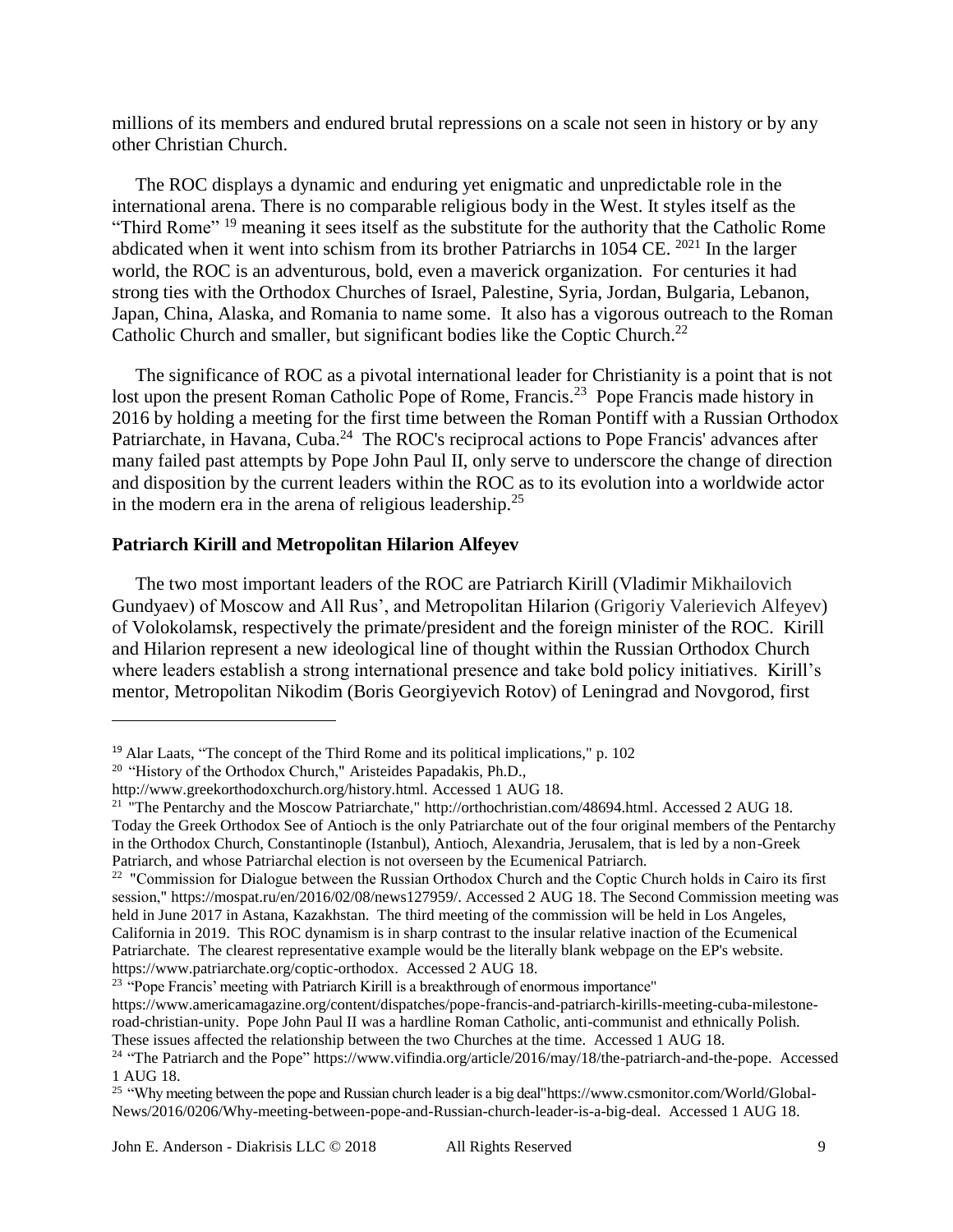articulated the new policy and Kirill has used it to shape his protégé, Hilarion Alfeyev.

 The line of thought embraces three distinct perspectives. First is the recognition that the ROC is, in fact, an actor on the world stage with authority and control over churches and issues outside of the territorial boundaries of Russia.<sup>26</sup> Second is that the current putative administrative authority of the Ecumenical Patriarch of Constantinople rests on a faulty reading of history and an amplified notion of what the title "First Among Equals" really means.<sup>27</sup> Third, Practical Ecumenism (versus theological dialogue or liturgical forms of Ecumenism) is the most functional form of ecumenism.<sup>28</sup> Making Practical Ecumenism a future paradigm for ROC operational leadership and a worthwhile pursuit in conjunction with other religious groups, non-Christian or Christian.

 The execution of the three perspectives gears ROC policy towards the actualization of the Third Rome ideology. Russia is perceived to be the new "city on a hill" and a beacon to the world – not unlike President Reagan's vision even though he hearkened to an earlier time when America still retained some of its innocence.

 To be clear, however, the Third Rome ideology should not be read cynically. Leadership in the larger Orthodox world has always been a contested point all throughout history beginning with Rome before the Great Schism. Secondly, the ROC should not be conflated with the Russian government. Some American polemicists insist on conflating the two, but the reality is different. Russian history teaches that the government is in never in harmony with the Church. Over four hundred years of Czarist oppression was eclipsed by the ruthless and brutal savagery of the  $20<sup>th</sup>$ -century Soviet regime executed upon the ROC leadership and membership.<sup>29</sup>

 Although to American ears the political positions of Pat. Kirill and Met. Hilarion elicits an exclusively patriotic ring, their goal of leadership in the Orthodox world transcends mere political ambition and is accomplished only with great personal risks and voluntary selflimitation. <sup>30</sup> Their ideal is formulated and embedded in the life and theology of the Orthodox Church, its dogmas and teachings and neither man can embrace any alternative inimical to Orthodox Christian teaching and maintain their positions. They are by vocation, prisoners of their choosing.

[https://risu.org.ua/en/index/expert\\_thought/authors\\_columns/asorokowski\\_column/72002/.](https://risu.org.ua/en/index/expert_thought/authors_columns/asorokowski_column/72002/) Accessed 1 AUG 18. <sup>27</sup> "Orthodox patriarch does not represent us in meeting the pope, says Metropolitan Hilarion Alfeyev," 23 May 2014, [https://risu.org.ua/en/index/all\\_news/orthodox/moscow\\_patriarchy/56522/.](https://risu.org.ua/en/index/all_news/orthodox/moscow_patriarchy/56522/) Accessed 1 AUG 18.

<sup>28</sup> Practical Ecumenism is a change from the approach of the Anglican and other Liturgical Western Christian Churches of promoting a branch theory paradigm to world Christianity and church leadership. Practical Ecumenism is also an operational practice embraced by the Vatican.

<sup>26</sup> "Autocephaly: Who decides? " 29 July 2018,| Andrew Sorokowsk,

http://www.beliefnet.com/columnists/viamedia/2006/03/practical-ecumenism.html

<sup>&</sup>lt;sup>29</sup> The Romanian, Bulgarian, and Ukraine Orthodox Churches have endured, survived similar histories. The Orthodox Churches in the middle east have survived over a millennium of active persecution. The religious organization has a political as well as ideological endurance that defies Western concepts of institutional longevity. <sup>30</sup> Both men became monks, formal lifelong professed members of the ROC during the Soviet regime. Kirill received monastic tonsure in 1969. Hilarion received monastic tonsure in 1987. Kirill is reputed to have been

recruited by the KGB in the 1960s or as late as 1972.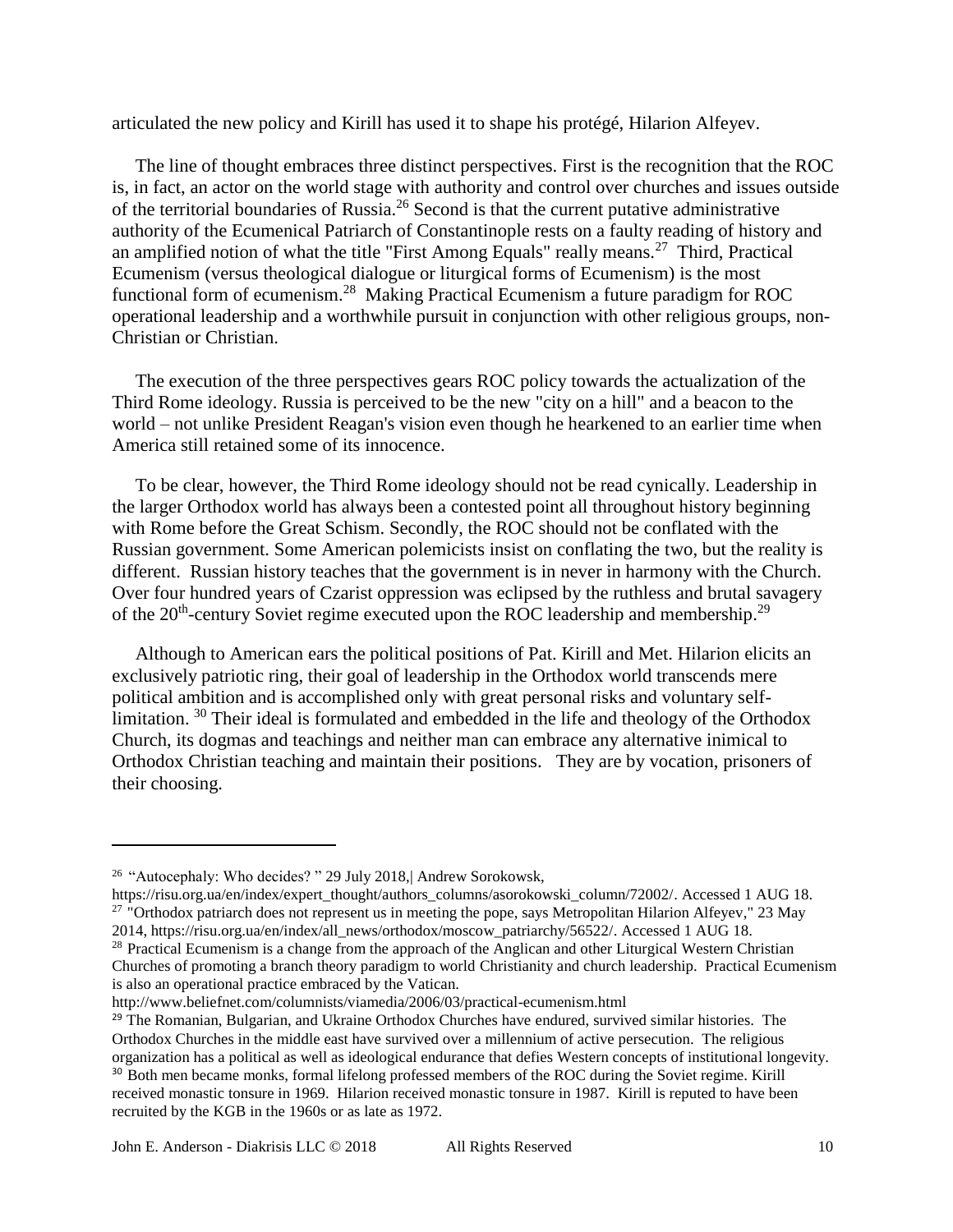The people of Russia have a long memory. The ROC's memory is longer still. Patriarch Kirill is the descendant of those personally savaged by the Soviets.<sup>31</sup> Kirill and Hilarion know personally that governments can turn and inflict great hardship and suffering on the Church.

 Within only 20 years since the collapse of the Soviet Union, Kirill and Hilarion were striking out in new domestic as well as international trajectories to expand the operational arena of the ROC.<sup>32</sup> Credibility, accountability, and respectability abroad help ensure survival at home if a future Russian government undertakes a position of oppression or worse against the Church. They plan to build on their successes and expand them to ensure a safety net should problems with the government arise.  $3334$ 

### **Anti-Human Trafficking and the Russian Orthodox Church**

 Russia is a Tier 3 member of the US State Department Tier System of countries involved in anti-human trafficking efforts. Even if Russia desired to change its position in the system, or even if it merely wanted to change the public's perception of how it handles the scourge, the obstacles that would need to be overcome would be only slowly rectified. America's news cycles, and it's 2 & 4 year, election cycles move quickly while contrastingly the Russian government appears to move slowly.

 However, the ideological trajectories of the ROC endure far longer than US election cycles, multi-generational Czarist regimes and the entire political life of the Soviet Union. One way to overcome the cultural and political differences is to find common ground in the shared ideological values against slavery in order to incorporate ROC values and initiative into the American influenced international processes.

 The USG works with actors that promote similar ideological perspectives, trajectories, and solutions as those held by the USG. The Russian Orthodox Church is a unique potential partner in the fight against human trafficking. The ROC is on ground zero for human trafficking. Russia is a country with an estimate of more than one million people in slavery.<sup>35</sup> Russia stays in the top ranks internationally as one of the worst countries for human trafficking. It is always the only country in those top ranks that also possess an indigenous religious or philosophical

<sup>&</sup>lt;sup>31</sup> Patriarch Kirill's grandfather was a long-term prisoner of conscience in many of the Soviet Gulags. His experience and words shaped Kirill. "Patriarch Kirill: By Denying God's Truth We Ruin the World" Andrei Vandenko, March 13, 2015[, http://www.pravmir.com/patriarch-kirill-by-denying-god-s-truth-we-ruin-the-world/.](http://www.pravmir.com/patriarch-kirill-by-denying-god-s-truth-we-ruin-the-world/) Accessed 2 Aug 18

<sup>32</sup> [https://cruxnow.com/ap/2016/12/17/church-state-seeing-eye-eye-putins-orthodox-russia/.](https://cruxnow.com/ap/2016/12/17/church-state-seeing-eye-eye-putins-orthodox-russia/) Accessed 1 Oct 18 <sup>33</sup> "In Expanding Russian Influence, Faith Combines With Firepower," Andrew Higgins, Sept. 13, 2016, NYT [https://www.nytimes.com/2016/09/14/world/europe/russia-orthodox-church.html.](https://www.nytimes.com/2016/09/14/world/europe/russia-orthodox-church.html) Accessed 2 Aug 18

<sup>34</sup>"The Russian Universal Soul" [https://www.firstthings.com/web-exclusives/2017/06/the-universal-russian-soul.](https://www.firstthings.com/web-exclusives/2017/06/the-universal-russian-soul) Russia has its own concept of "Manifest Destiny." The ROC has always been the guardian and evangelist of that concept. Accessed 1 AUG 18.

<sup>&</sup>lt;sup>35</sup> "Over 1 Million Russians Are Modern Slaves — Report" May 31, 2016, the Moscow Times,

[https://themoscowtimes.com/articles/over-1-million-russians-are-modern-slaves-report-53088.](https://themoscowtimes.com/articles/over-1-million-russians-are-modern-slaves-report-53088) "The New Russian Empire: Modern Slavery in Russia; 154 years after the abolition of serfdom, Russia is Europe's most slaveholding nation, in modern terms" [https://www.theglobalist.com/the-new-russian-empire-modern-slavery-in-russia/,](https://www.theglobalist.com/the-new-russian-empire-modern-slavery-in-russia/) Feb. 12, 2015, The Globalist, Accessed 2 AUG 18.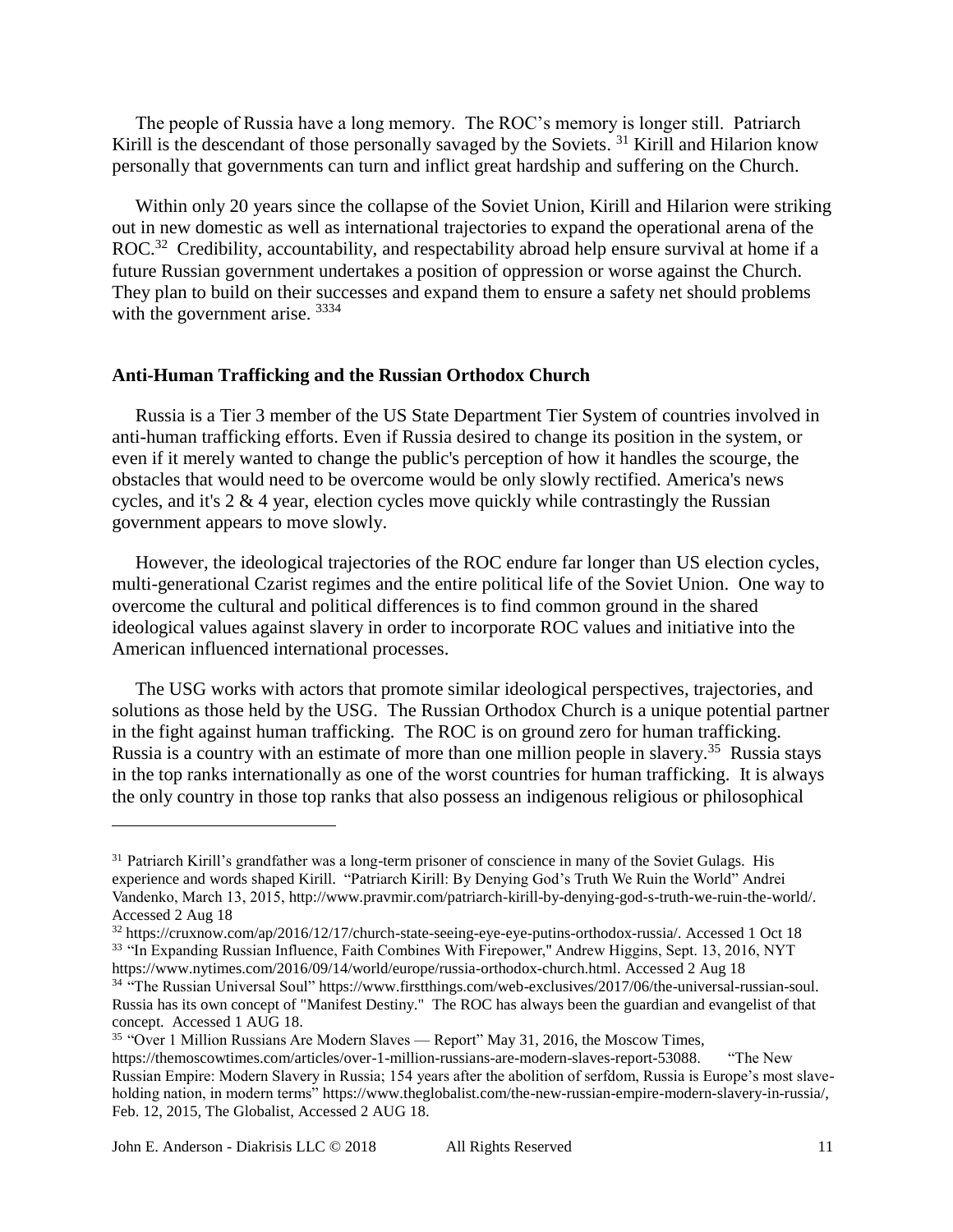NGO that believes in and promotes the same basic concepts regarding the dignity of the human person that the USG values.

 The ROC owns and therefore can access a complete national and international network of operational, administrative and informational resources to identify, address, prevent and intervene on behalf of victims of human trafficking. The goals of anti-human trafficking are congruent with the theology and values of the ROC. Although not free of pollicization neither Patriarch Kirill or Metropolitan Hilarion are, nor intend to be simply agents on behalf of the government. ROC knows the trafficking of persons is a problem. The ROC has also identified traffickers in its ranks.<sup>36</sup>

 The ROC addresses several areas of corporate interest by identifying and affirmatively addressing the scourge of human trafficking. Some of these are:

- 1. The ROC has an implicit and explicit theological/moral imperative to address and defeat all forms of human bondage.
- 2. The ROC by fighting human trafficking becomes the Orthodox leader in addressing and fighting human trafficking.
- 3. The ROC by fighting human trafficking it establishes itself as a worldwide religious leader in addressing and fighting human trafficking.
- 4. The ROC by fighting human trafficking it establishes itself as a worldwide religious leader capable of addressing other worldwide issues on a global scale.
- 5. The ROC by fighting human trafficking strengthens its relationship of trust and value with other worldwide bodies.
- 6. The ROC by fighting human trafficking builds a foundation for its survival as a worldwide religious leader when and if the Russian government turns against it.
- 7. The ROC seen by many, as a component agency of the Russian people/identity and by extension the Russian Government by fighting human trafficking benefits the Russian Federation by proving that the Russian Government is not complicit, nor tolerant of human trafficking.
- 8. The ROC by working as a national and international partner in anti-human trafficking provides the Russian Government with another competent and trusted venue through which to negotiate and moderate issues of concern, but not limited to human trafficking.

 The ROC is looking to partner and ally with international bodies to change its national as well as the international landscape. The ROC will endure long after the present Russian is no longer in power. The historic overtures to the Roman Catholic and Coptic Church are just two examples. The USG can partner with the Russian Orthodox Church to create more resources, enabling affirmative trajectories that facilitate operations to bring about the eradication of human trafficking. The USG can also partner with the ROC in other areas providing expanded

<sup>&</sup>lt;sup>36</sup> "Russian Priest Gets Prison Term In Belarus On Pimping, Human Trafficking Charges," Nov. 14, 2017, [https://www.rferl.org/a/belarus-russian-priest-pimping-traffcking/28852877.html.](https://www.rferl.org/a/belarus-russian-priest-pimping-traffcking/28852877.html) ["Two ROCOR priests defrocked,](https://byztex.blogspot.com/2017/05/two-rocor-priests-defrocked-accused-of.html)  [accused of human trafficking,](https://byztex.blogspot.com/2017/05/two-rocor-priests-defrocked-accused-of.html)" [https://byztex.blogspot.com/2017/05/two-rocor-priests-defrocked-accused-of.html.](https://byztex.blogspot.com/2017/05/two-rocor-priests-defrocked-accused-of.html) Accessed 2 AUG 18.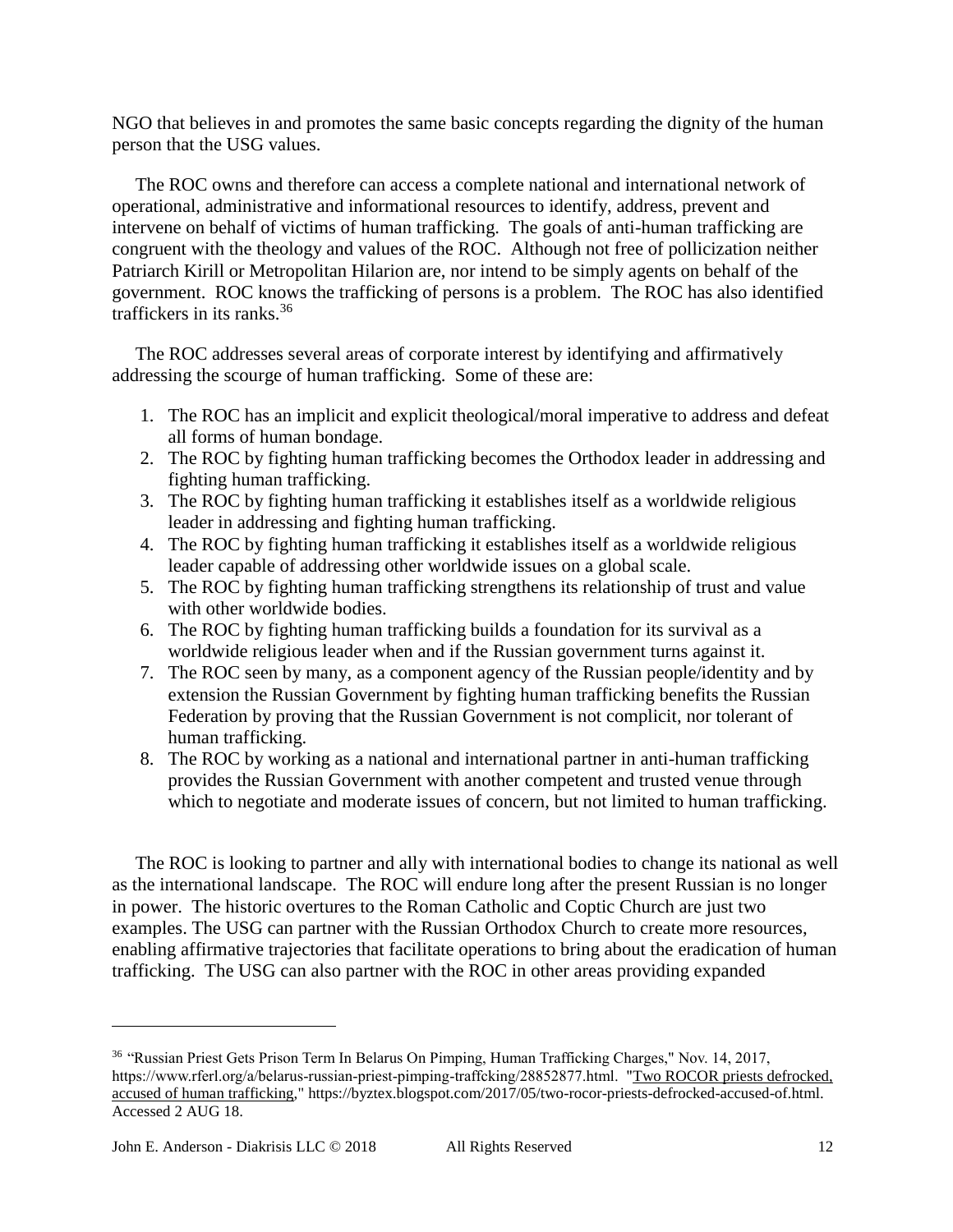operational capabilities and venues for dialogue with other parties.<sup>37</sup> These efforts also serve the religious and patriotic interests of the Patriarch Kirill and particularly Metropolitan Hilarion.<sup>38</sup>So that through them a positive long-term operational trajectory based on shared values can be built that will endure for decades.<sup>39</sup>

### **The United States Foreign policy objectives and the Orthodox Churches**

 The Policy Issues home page of the US State Department website cites sixteen areas of policy issues.<sup>40</sup> Partnering with the Orthodox Churches can facilitate USG objectives in twelve areas. These areas are:

- 1. Anti-Corruption
- 2. Climate and Environment
- 3. Combatting Drugs & Crime
- 4. [Counterterrorism and Countering Violent Extremism](http://www.state.gov/j/ct/)
- 5. [Democracy and Human Rights](http://www.state.gov/j/drl/hr/index.htm)
- 6. Economic Affairs and Trade Policy
- 7. [Food Security](http://www.state.gov/s/globalfoodsecurity/index.htm)
- 8. [Health Diplomacy](http://www.state.gov/s/gac/index.htm)
- 9. [Nonproliferation](http://www.state.gov/t/isn/index.htm)
- 10. [Refugees](http://www.state.gov/j/prm/index.htm)

- 11. [Trafficking in Persons](http://www.state.gov/j/tip/index.htm)
- 12. [Women's Issues](http://www.state.gov/s/gwi/index.htm)

<sup>&</sup>lt;sup>37</sup> USG is looking at ways to address its concerns with the Russian Government. Vladimir Putin is politically invested in being a faithful Russian Orthodox Christian. https://www.youtube.com/watch?v=u3d\_yxJhmjk Accessed 1 Oct 18. Strong and good working relations with the ROC provide the USG a venue to address certain issues through a different filter. http://russialist.org/jack-matlock-current-tension-in-u-s-russia-relations-is-result-ofpolitical-mistakes-on-both-sides/. Accessed 1 OCT 18. Ukraine as it develops its post-Soviet identity presents a cauldron of issues that concern USG, the Russian Government and the ROC. Just two examples of where these three organization share common goals are nonproliferation and counter-terrorism.

[https://www.cbsnews.com/news/former-bush-adviser-has-three-steps-to-rebuild-u-s-russia-relationship/.](https://www.cbsnews.com/news/former-bush-adviser-has-three-steps-to-rebuild-u-s-russia-relationship/) Accessed 1 OCT 18.

<sup>&</sup>lt;sup>38</sup> Metropolitan Hilarion holds the second most important position of leadership in the Russian Orthodox Church as the Chairman of the Department of External Church Relations of the ROC. It is also the same position that Kirill held when he was elected patriarch.

<sup>&</sup>lt;sup>39</sup> Regardless of the outcome of the Kievian request for Autocephaly from the EP. The ROC will pursue its international influence and standing. Kiev's autocephaly with make further international expansion of influence essential to the ROC's expansion of standing in the international community. The EP by providing anything, but autocephaly to the Kievian Ecclesiastical Party (Patriarchate) would only bolster ROC's international momentum and standing. However, by giving the Kievian Ecclesiastical Party (Patriarchate)'s autocephaly, the EP may precipitate a schism that could last for decades or longer. The opposition faction to the EP's pro-Kievian decision would be Moscow with Antioch and most of the Slavic Churches in tow. Jerusalem, Alexandria, Athens, Cyprus and the autonomous Churches under the Ep will back the EP. Kievian Autocephaly gives the EP a potential ally against further Turkish aggression by creating a bond with the Ukrainian Government. The EP normally focuses on issues regarding its suzerainty over other Orthodox Churches, Hellenism and its survival in Istanbul. <sup>40</sup> [https://www.state.gov/policy/.](https://www.state.gov/policy/) Accessed 25 SEP 18.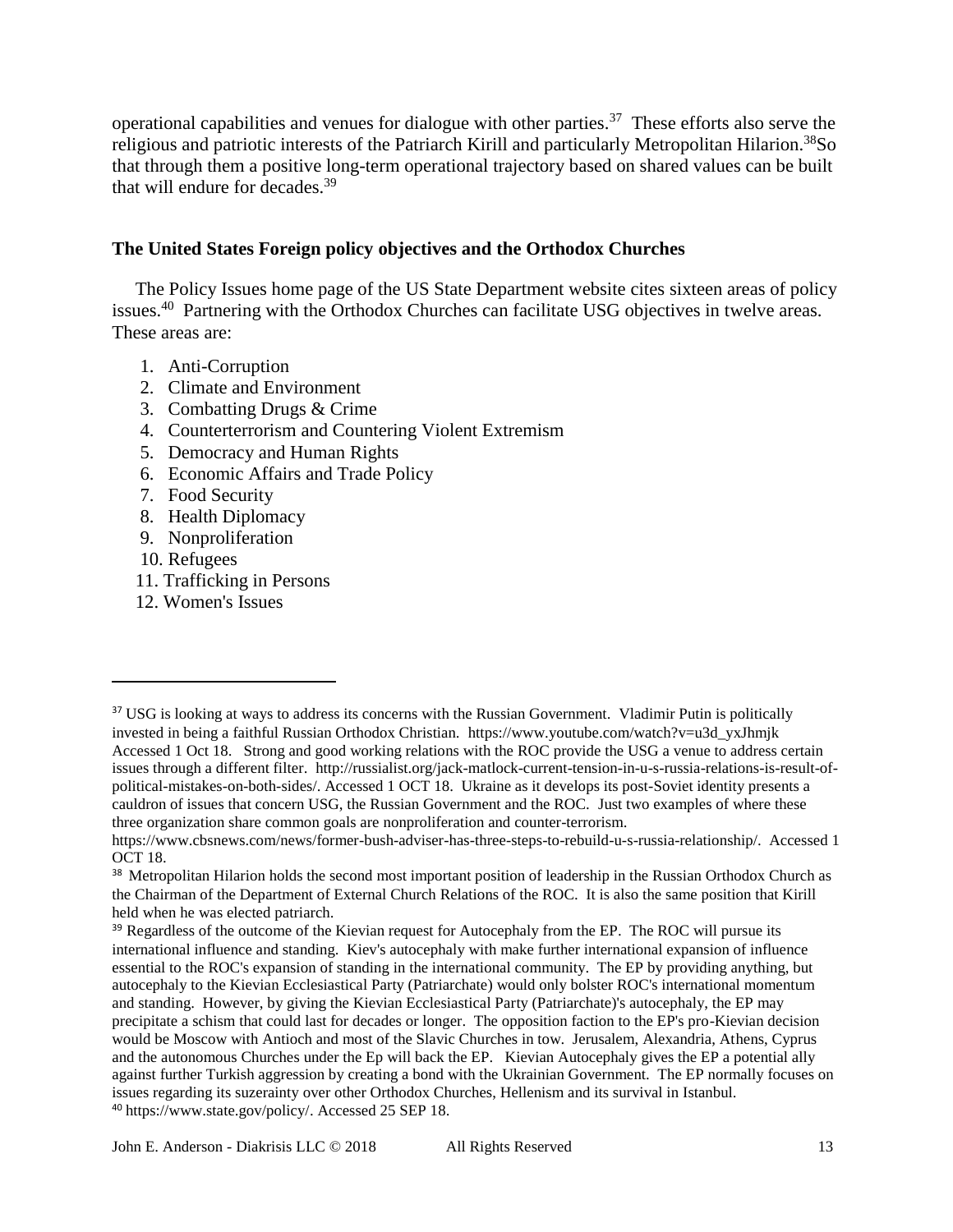All these twelve policy areas are issues that immediately concern the welfare and the dignity of the human person. Therefore, they are of immediate pastoral concern and theological interest to the leadership of the Orthodox Churches. Many if not most of the Orthodox Churches' populations, experience daily the issues that drive these areas to be US State Department Policy Issues.

 The US State Department and the Orthodox Churches are very similarly invested in congruent outcomes in twelve of sixteen US State Department Policy Issues. The Orthodox Churches representing 400 million people in institutional population sizes of 500,000 to 110,000,000 constituents. As in the case of the ROC the faithful of that Church represent of a population if concentrated in one country would be the  $12<sup>th</sup>$  largest in the world.<sup>41</sup> The ROC also represents a country with approximately three times the size of the average nation. In 1984, the establishment of formal Diplomatic relations with The Holy See and the formalizing of a Track Two Dialogue with the Roman Catholic Church was in the best interests of the USG and the American people. Today, establishing partnerships with the Orthodox Churches to address these policy areas is in the best interests of the USG and the American people

#### **Recommendations**

 The USG should work to forge permanent strategic alliances with the Orthodox Churches to secure US interests at present and in the future. The Orthodox Churches represent a population spread throughout over a dozen countries and consisting of 400 million people. Members of these religious bodies face consistent terrorism in Egypt, genocide in Iraq, and very significant issues of human trafficking in every area.

 Orthodox Churches, unlike The Holy See, do not have a sovereign territorial government. An ambassador in residence is not possible or necessary with a particular Orthodox Church. Appointing a Special Envoy, Ambassador at Large to work with the Orthodox Churches would provide a consistent and appropriate USG agent to create the venue for the USG to work on and press USG goals in these mutual operational interests with the Orthodox Churches. A Special Envoy would also provide the continuity of effort and operation necessary to achieve success in designated Policy Issue areas.

#### **Summary**

 $\overline{a}$ 

 Orthodox Churches, Eastern and Oriental, are very valuable hitherto unengaged partners for the USG in issues that form the core of US Policy and political thought regarding the dignity of the human person. Properly engaged and partnered the Orthodox Churches possess the theological foundations, moral motivations, cultural, linguistic, institutional, administrative as well as operational capabilities to fight for the Dignity of the Human Person. These areas of personal human dignity that are substantially similar between USG and the Orthodox Churches are Freedom of Conscience, the concept of Religious Freedom, and an immutable moral belief that the slavery of a human being is wrong. Establishing and maintaining a permanent, reliable

<sup>41</sup> <http://www.worldometers.info/world-population/population-by-country/>Accessed 27 SEP 18.